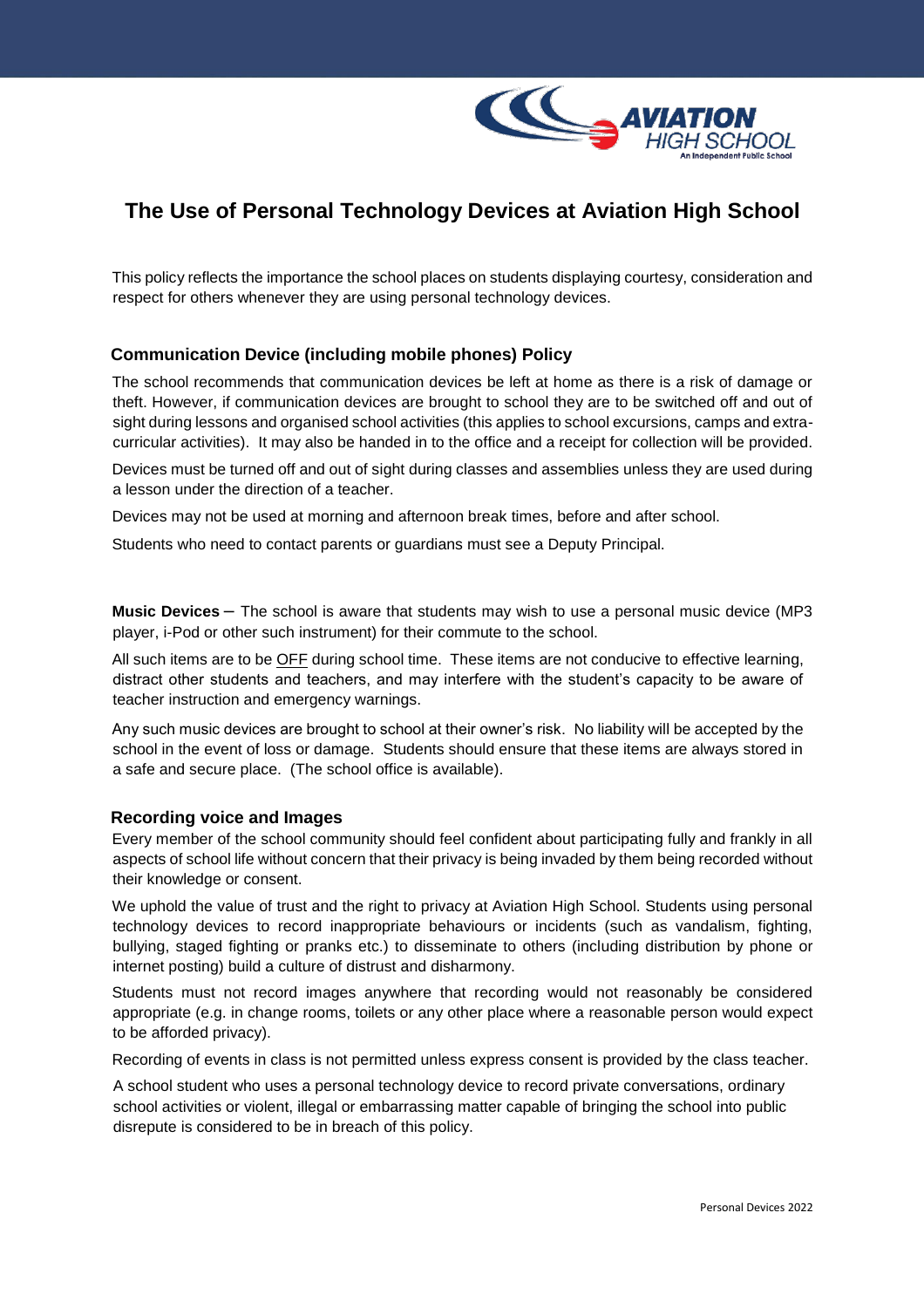

Even where consent is obtained for such recording, the school will not tolerate images or sound captured by personal technology devices on the school premises or elsewhere being disseminated to others, if it is done for the purpose of causing embarrassment to individuals or the school, for the

purpose of bullying<sup>1</sup>, including racial and sexual harassment, or where without such intent a reasonable person would conclude that such outcomes may have or will occur.

Students involved in:

recording; and/or disseminating material (through text messaging, display, internet uploading etc.); and/or

knowingly being a subject of a recording

Breach of this policy may be subject to disciplinary action (including suspension and proposal/recommendation for exclusion).

Students should note that the recording or dissemination of images that are considered indecent (such as nudity or sexual acts involving children), is against the law and if detected by the school will result in a referral to the Queensland Police Service.

### **Confiscation**

Any personal technology devices used contrary to this policy on school premises will be confiscated by school staff. A receipt for the item/s will be provided to the student by the school office. They will be made available for collection from the school office at the end of the school day unless required to be kept for purposes of disciplinary investigation, when it will only be returned in the presence of a parent.

Devices potentially containing evidence of criminal offences may be reported to the police. In such cases police may take possession of such devices for investigation purposes and students and parents will be advised to contact Queensland Police Service (QPS) directly.

### **Text communication**

Using a device to send text messages is a breach of school policy. The sending of text messages that contain obscene language and/or threats of violence may amount to bullying and/or harassment or even stalking, and will subject the sender to discipline and possible referral to QPS. Students receiving such text messages at school, should ensure they keep the message as evidence and bring the matter to the attention of the school office.

#### **Assumption of cheating**

l

Personal technology devices may not be taken into or used by students at exams or during class assessment unless expressly permitted by staff. Staff will assume students in possession of such devices during exams or assessments are cheating. Disciplinary action will be taken against any student who is caught using a personal technology device to cheat during exams or assessments.

## **Recording Private Conversations and the** *Invasion of Privacy Act 1971*

It is important that all members of the school community understand that under the *Invasion of Privacy Act 1971*, 'a person is guilty of an offence against this Act if the person uses a listening device to overhear, record, monitor or listen to a private conversation'. It is also an offence under the Act for a

*<sup>1</sup> Education Queensland does not tolerate bullying behaviour at schools. This includes bullying conducted by electronic means.*